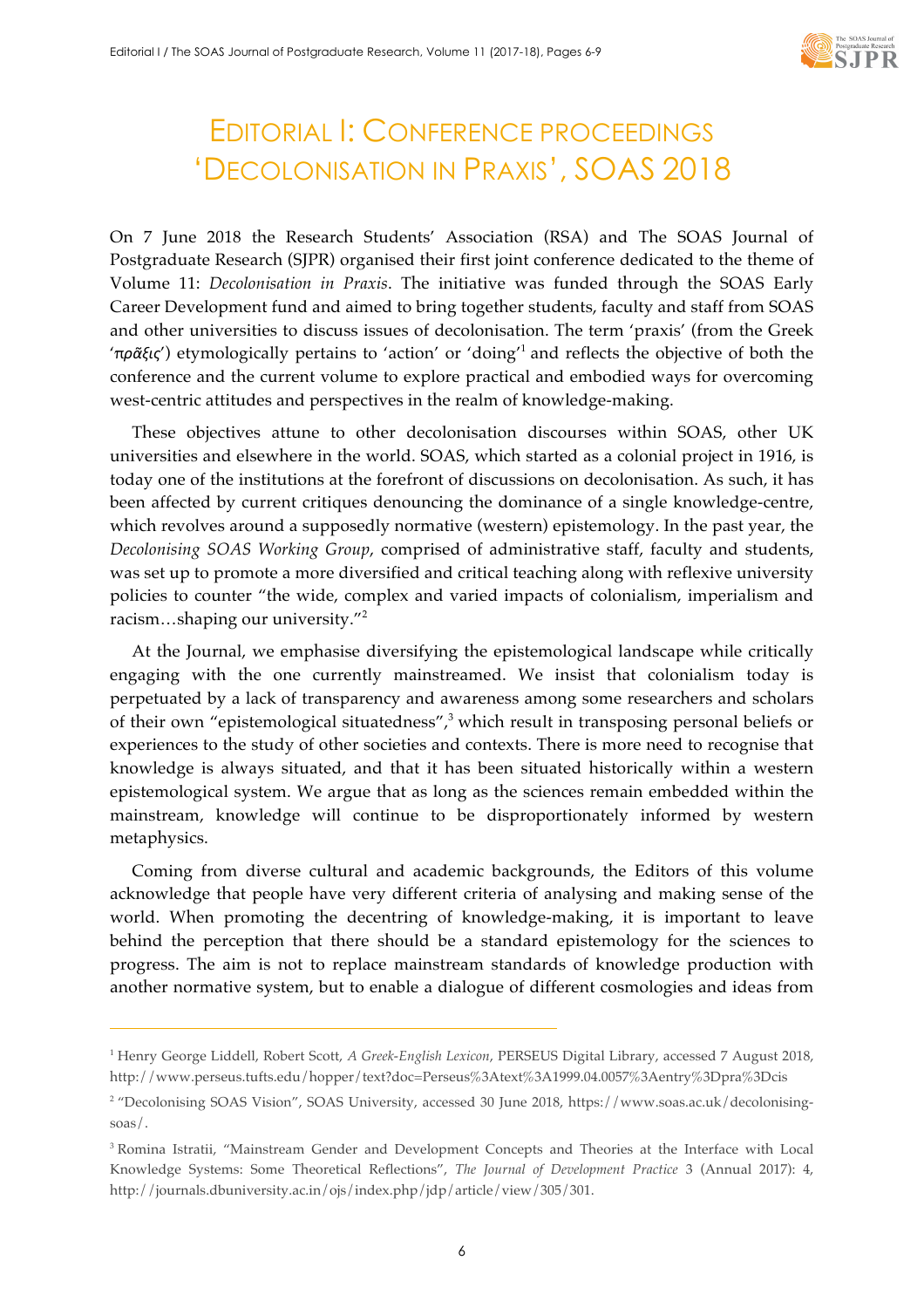

which everyone can benefit in some way. Only then can we actively start learning from each other and building a multidimensional understanding of the world, especially urgent in this era of cultural misunderstanding, extremism, fanaticism, and isolation.

Thus, instead of discussing colonisation theoretically or producing post-colonial theory, our hopes for this conference were to consolidate a decolonisation of attitudes by humbly and respectfully sharing our diverse worldviews and listening to perspectives that emanate from cosmologies different from our own. The other aim of the conference was highlighted by Katharina Schmoll, a key organiser of the event and current Academic Officer of the RSA. Katharina made the important point that it was imperative to create a forum for postgraduate students to build academic skills and to discuss topics at the heart of the vibrant and critical SOAS student body.

We can gratefully affirm that the conference met and surpassed these ambitions. The keynote contributions, student presentations and concluding panel discussion not only concretised for us what decolonising the mainstream academia might mean, but also indicated the challenges, dangers and potential advantages of our limited positionalities. It is not possible to do honour to the complex discussions that the presentations raised among the audience, but an attempt will be made to highlight the key points of each presentation and to conclude with a brief note on the very concept of 'decolonisation.'

The first keynote speech was given by Dr. Amina Yaqin, Senior Lecturer in Urdu and Postcolonial Studies at SOAS and active member of the *Decolonising SOAS Working Group*. In her presentation Amina took issue with a piece written by Kenan Malik for *The Guardian* motivated by the recent discourses of decolonisation happening at SOAS.4 Amina argued that his analysis omitted to draw attention to deeper institutional structures and informal power dynamics that have conventionally determined academic curricula in British universities and influenced also who is hired and who is offered opportunities for career advancement. Amina urged the need for exploring how "Enlightenment ideology" has influenced administrations and policies and warned that administrative acquiescence to an amendment of curricula can end up just a "cosmetic exercise" when deeper structural norms remain in place.

The second keynote speaker was as insightful as the first. Dr. Alena Rettová is a Reader in Swahili Literature and African Philosophy at SOAS. Alena found the theme of 'Decolonisation in Praxis' to align with her vision of epistemological decolonisation through linguistics. She made the evocative comment that one's epistemological situatedness is analogous to a hard disk that has been partitioned. She asked: can we overcome this partitioning and where might we start? Alena then drew attention to the importance of studying languages as a way to approximating foreign cosmologies. This is premised on the observation that languages are not mere semantics, but shape conceptual repertories and rationalisations and can grant a deeper look into people's worldviews. This is why translation is inherently limited, what Alena described as "imperfect bridges." The presentation concluded on the concerned note that language learning has not received the

 $\overline{a}$ 

<sup>4</sup> Kenan Malik, "Are SOAS Students Right to 'Decolonise' their Minds from Western Philosophers?", *The Guardian*, February 19, 2017, https://www.theguardian.com/education/2017/feb/19/soas-philosopydecolonise-our-minds-enlightenment-white-european-kenan-malik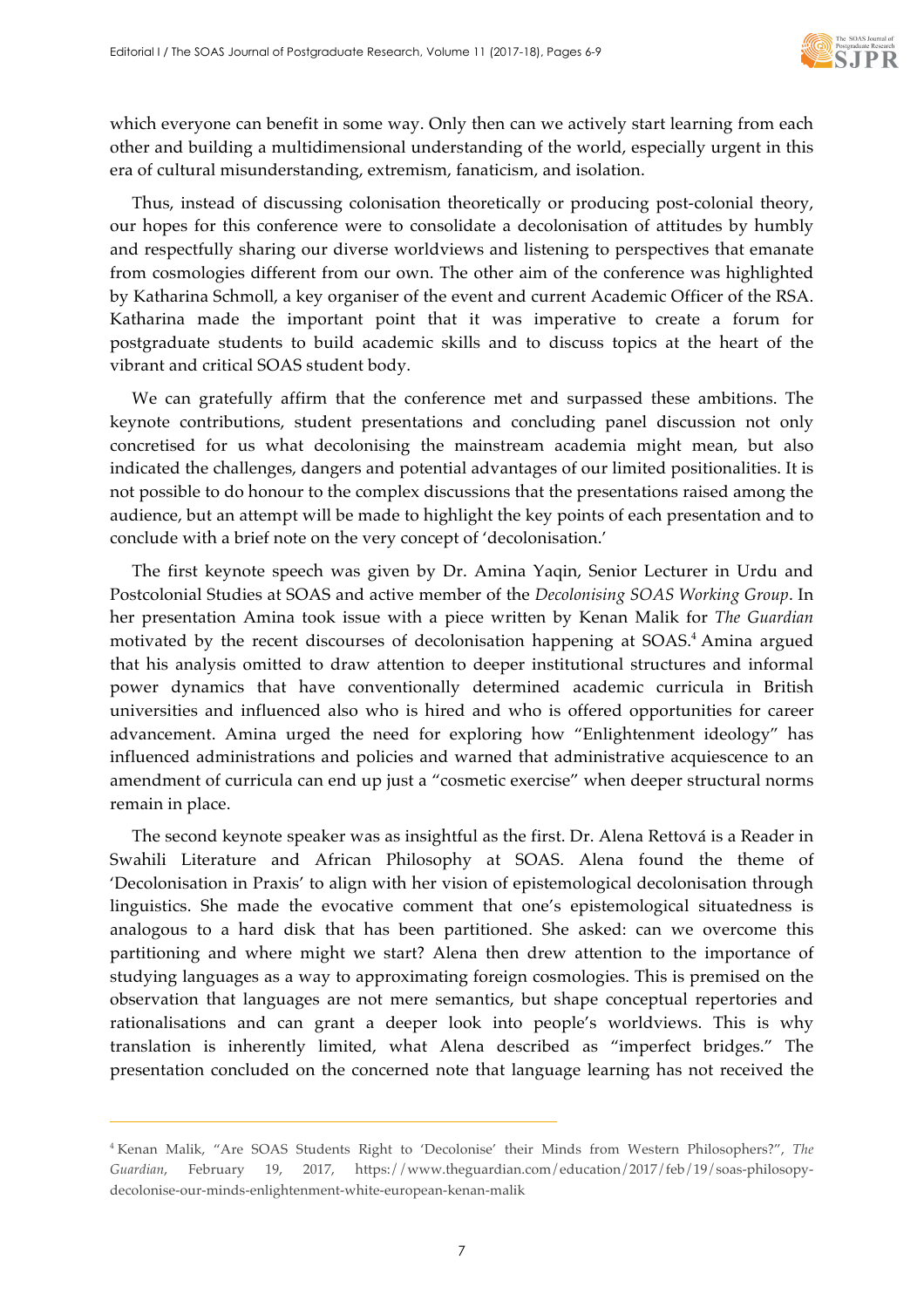

desirable support at SOAS and has declined significantly with many African languages, so unique to SOAS expertise, being at the border of extinction.

Our student presenters raised additional important points and stood out for their reflexive affirmations regarding the challenges and limitations they have faced in their own research and scholarship. By eschewing the certitude that one finds in much solipsistic colonial (and we may add some post-colonial) scholarship and espousing an attitude of humble self-awareness, they embodied the decolonial attitude we have envisioned for ourselves and this conference overall.

Our first presenter, Tiara Roxanne, is a PhD Candidate at the The European Graduate School. She examined if decolonisation is possible for the indigenous figure who has been defined by colonial practices, and what the possibilities of overcoming the trauma of colonialism could mean in this case. Using evocative symbolic and medical language she argued for a return to materiality as a means to reclaiming oneself and indigeneity.

The second speaker, Dhruv Rahmnath, is a Master's student of social anthropology at SOAS. He discussed the guru movement of Sharavana Baba in India, arguing that studying the spiritual and material politics of this charismatic guru provides an insight into what might be called a making of postcolonial Indian identity. His enlightening paper is one of the contributions to this volume.

The third speaker, Jonathan Galton, is a second-year PhD student of Anthropology at SOAS. His presentation of a British victory over an Indian force in the Battle of Koregaon raised the important observation that while we should continue to remember and analyse the colonial pasts and postcolonial presents, we should not overlook that oppression, has come in various shapes and has been caused by various (local and global) actors. His captivating piece has also been included in this volume.

Next, Marianna Zegianini, a first-year PhD student in the History of Art and Archaeology Department at SOAS, provided a fascinating juxtaposition of European and Chinese portraiture art embedded within a discourse of decolonisation. Her presentation revealed that while within western epistemology the individual was made historically the centre of portraiture art, in the Chinese context in the period she examined subjectivities were constructed in reference to historical figures of the past.

The final presenter, Monika Hirmer, is a PhD Candidate in the Department of Religions and Philosophies at SOAS and one of the editors of the current volume. Her equally enriching presentation traced western dialectics of 'othering' the Indian female body. She juxtaposed this to historical and more recent Indian responses, and traced what she considers an effective act of decolonisation in praxis in the art of Telangana women. This piece is also included in the contents of this volume.

The conference concluded with a panel on the prospects of Open Access publishing to contribute to diversifying the epistemological landscape. Romina Istratii, a PhD Candidate in the Department of Religions and Philosophies at SOAS and current Open Access advocate and co-editor of the current volume, underscored the potential of Open Access to make stateof-the-art research accessible to children of disadvantaged families and to contribute in this way toward the diversification of what has been historically an elite-dominated knowledge realm. She examined the prospects of Open Access publishing to contribute toward an